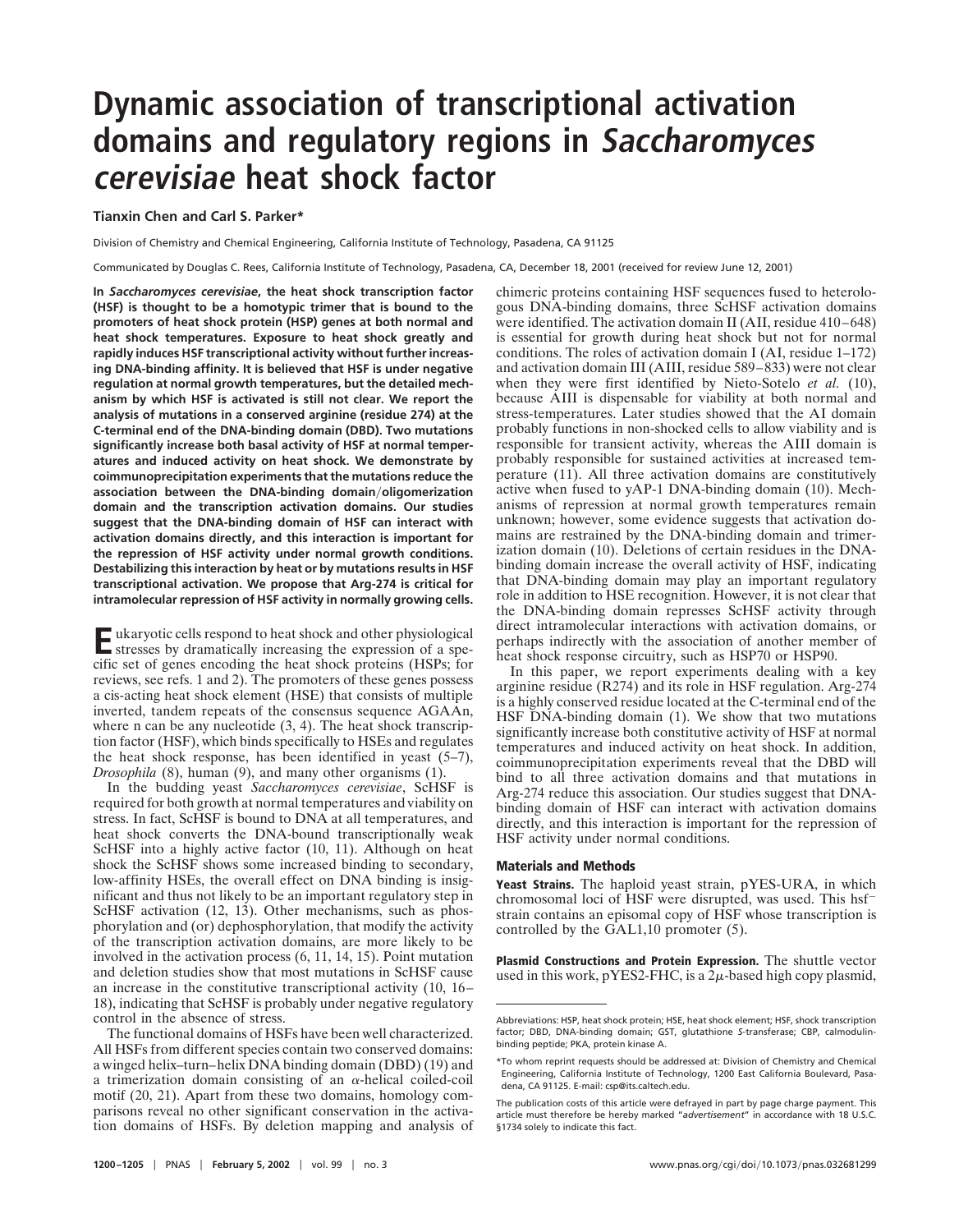with FLAG epitope and six-His tag at C-terminal, and with either TRP1 or URA3 selection (22). Expression vector pGEX-2t was used to make glutathione *S*-transferase (GST) fusion recombinant proteins. The fusion proteins were expressed in *Escherichia coli* strain BL21(DE3), and purified with GST affinity resin (Stratagene). The GST-fusion proteins were eluted with 100 mM reduced glutathione in 50 mM Tris (pH 8.0), 0.5 M NaCl, and 1% Triton X-100. Expression vector pCAL-n was used to make calmodulin-binding peptide (CBP)-fusion proteins (Stratagene), and the recombinant proteins were purified by calmodulin affinity resin (Stratagene).

**Mutagenesis.** Desired mutant oligos were annealed to singlestranded dU DNA. The mixture was heated to 70°C, and slowly cooled to room temperature. Second strand was synthesized by adding T4 DNA polymerase and T4 DNA ligase. Sequencing of the plasmids confirmed that only the desired mutations were introduced. All of the mutant HSFs were cloned into pYES2- FHC/TRP plasmid with *Bam*HI and *XhoI* sites, and were selected by  $SG-TRP + URA + 5-FOA$  plate.

**Transformations.** Yeast cells were transformed by using ALKALI-CATION Yeast Transformation Kit from Bio 101. The protocols are based on lithium acetate procedure.

**Yeast Cell Extract Preparation and Western Blotting.** Yeast whole cell extracts were prepared according to Schultz *et al.* (23). Western blotting analysis was performed with about 100  $\mu$ g of whole cell extract and anti-FLAG M2 antibody (Eastman Kodak). The immune complexes were visualized by AP (alkaline phosphatase)-based chromogenic method.

**Total RNA Isolation and Primer Extension Analysis.** Total RNA from control (25°C) and heat-shocked cells (40°C) was isolated by using RNAqueous Total RNA Isolation Kit from Ambion (Austin, TX). Five nanograms of  $5'$  end-labeled oligonucleotides (described below) were hybridized to  $5 \approx 8 \mu$ g of total RNA in TE  $(10 \text{ mM Tris-Cl/l mM EDTA, pH 7.4})$  containing 200 mM KCl. Total final volume was adjusted to  $12 \mu l$ . The oligonucleotides were annealed by heating the reaction mixture at 65°C for 30 min, followed by gradual cooling to room temperature. Then avian myeloblastosis virus (AMV) reverse transcriptase was added to the annealing product, and the reaction mixture was incubated at 42°C for 1 h. The samples were electrophoresed on denaturing 8 M urea-6% polyacrylamide gels. Dried gels were exposed to Molecular Dynamics PhosphorImager plates, which were then scanned on the Molecular Dynamics ImageQuant.

The oligonucleotides used for primer extension analysis are as follows: SSA4, 5'-AGCATCGTTCGTCACTTCTGGATCA-3'; and actin, 5'-CCGGCTTTACACATACCAGA-3'.

**In Vitro Cross-Linking Assay.** To investigate the oligomerization of wild-type and mutant DBDs,  $1 \mu$ g of GST-tagged DBDs was cross-linked by addition of 2 mM 2,2-dimethyl-2-silapentane-5 sulfonate (DSS) to D buffer (25 mM Hepes, pH  $7.4/100$  mM KCl/1 mM EDTA/0.2% Triton X-100) and incubation for 30 min at 25°C. The reactions were quenched by the addition of lysine to 20 mM, and analyzed by  $8\%$  SDS/PAGE. Western blotting was then performed by using anti-GST antibody (Amersham Pharmacia), and molecular weight markers (Bio-Rad) were used to determine the approximate sizes of the complexes.

**Mobility-Shift Assay.** Mobility-shift assay was performed by using the HSE-containing fragment as the follows: wild-type HSE, GCGCGCCTCGAATG**TTC**GC**GAA**AAGA; mutant HSE, GCGCGCCTC**GAA**TG**GGC**GC**GAA**AAGA. GAA repeats are shown in bold, and mutated nucleotides in mutant HSE are underlined. Binding assay buffer contains  $250 \mu g/ml$  BSA,  $100$ 

**Table 1. Phenotypes of yeast cells expressing mutant ScHSFs**

|            | Wild type | dbd-mut | R274 K  | R274 G  | <b>R274 E</b> |
|------------|-----------|---------|---------|---------|---------------|
| $25^\circ$ | $+++$     | $++$    | $+ + +$ | $+ + +$ |               |
| $30^\circ$ | $+++$     | $\div$  | $+ + +$ | $+ + +$ |               |
| $37^\circ$ | $++ +$    |         | $++ +$  | $++$    |               |

 $\mu$ g/ml poly(dI·dC), and 4% Ficoll.  $\gamma$ -<sup>32</sup>P-labeled HSEs or unlabeled HSE were incubated with  $1 \mu$ g of wild-type or mutant DBDs at room temperature for 20 min, and the reaction complexes were analyzed by 5% acrylamide/0.5 $\times$  TBE gel.

**Coimmunoprecipitation Assay.** To investigate the interactions between DBDs and activation domains, CBP-tagged activation domains were labeled with  $[\gamma^{-32}P]ATP$  by protein kinase A (PKA). GST-tagged wild-type and mutant DBDs were immobilized by anti-GST antibody-coupled protein G Sepharose (Amersham Pharmacia), then incubated with  $[\gamma^{32}P]$ AI, -AII, or -AIII ( $\approx$  50,000 cpm/ $\mu$ l) for 30 min at 25°C. After 3 washes with D buffer containing 0.5 M NaCl and 0.5% Triton X-100, the precipitates were resuspended in SDS loading buffer and analyzed by 12% SDS/PAGE and autoradiography.

## **Results**

**Effect of a DNA-Binding Domain Mutation on Heat Shock Factor Activity.** By mutagenesis of ScHSF, we isolated a temperaturesensitive mutant that is viable only at room temperature and 30°C, but not at 37°C (Table 1). Sequence analysis showed that a mutation in the DBD of HSF had occurred. The original sequence Arg-Gln-Lys (amino acid 274–276) was altered to Ser-Gln-Gln-His-Ala. This mutant was designated *dbd-mut*.

To compare the transcriptional activities of wild-type and *dbd-mut* HSFs, the levels of specific HSP gene transcription were analyzed. Transcriptional activities of wild-type and *dbd-mut* HSFs were determined by directly measuring the level of mRNA transcription from SSA4, the major HSP70-inducible gene, by primer extension. Actin mRNA was monitored simultaneously as an internal control. Surprisingly, although the transcription of SSA4 in wild-type cells was not detectable under non-shock conditions, in the *dbd-mut* cells, SSA4 was actively transcribed at control temperature (25°C; Fig. 1*A*, lane 4). In addition, the activity of this mutant ScHSF can be further induced by heat shock: the transcription level of SSA4 in *dbd-mut* cells is about three times higher than that of wild-type cells at heat shock temperature (40°C; determined by PhosphorImager analysis, Fig. 1, compare lanes 2 and 5). During recovery from heat shock, wild-type cells recover significantly quicker than the *dbd-mut* cells (data not shown). Whereas in wild-type cells SSA4 is not detectable 60 min after heat shock, in *dbd-mut* cells, SSA4 transcription returns to pre-heat shock levels.

The drastically increased HSP70 expression might account for the lethality of this mutant at heat shock temperatures. It has been reported before that elevated level of Hsp70 can impede cell growth and division (24). With activation of the HS response, normal protein synthesis is suspended, and protective HSPs are produced that rescue the heat-denatured proteins. But cell survival is achieved at the expenses of normal growth and development, presumably because HS response takes precedence over other developmental events and alters the normal programs of gene activity (24). The hyperactive *dbd-mut* HSF could potentially disrupt the expression of essential housekeeping genes and cause cell death.

**Arginine 274 Is Important for Negative Regulation of Heat Shock Factor's Transcription Activity.** Among the amino acids altered in *dbd-mut* ScHSF, arginine 274 is a highly conserved residue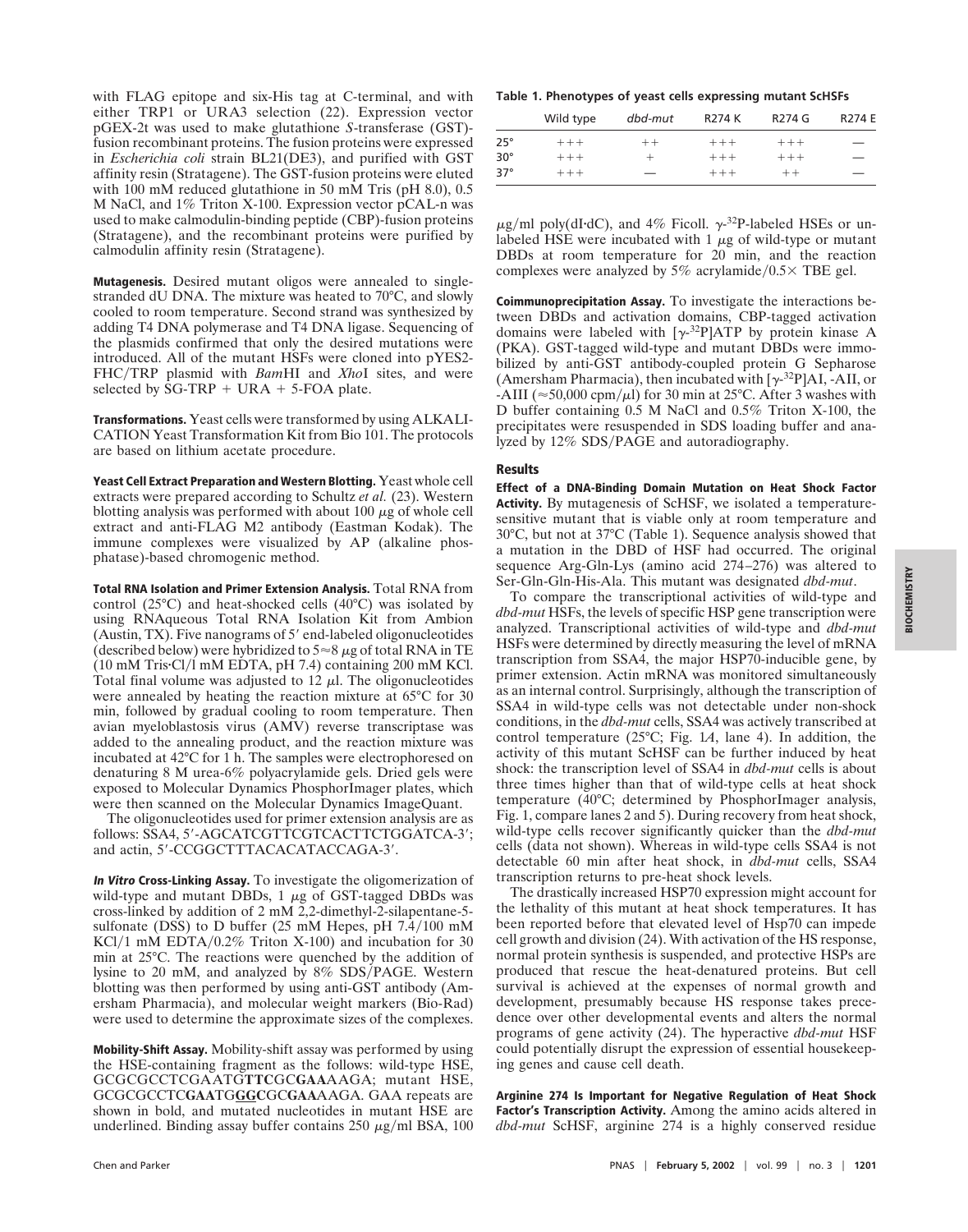

**Fig. 1.** Transcriptional activities of mutant HSFs. (*A*) Transcriptional activities of wild-type and mutant ScHSFs are measured by levels of HSP70 mRNA by using primer extension. Primer extension products are indicated (HSP70, 309–313 nucleotides; actin, 198–200 nucleotides). Lanes 1–3, wild-type HSF; lanes 4–6, *dbd-mut* HSF; lanes 7–9, R274K HSF; lanes 10–12, R274G HSF. NS, non-shock, cells grown at 25°C. HS, heat shock, cells subjected to heat shock at 40°C for 30 min. R, recovery, cells put back to 25°C for 1 h after heat shock to allow recovery. (*B*) Western blotting analysis of wild-type and mutant HSF proteins. Yeast cell extracts were subjected to SDS/PAGE and transferred to nitrocellulose filter. The protein blot was probed with anti-FLAG antibody (Sigma) fused to the C terminus of HSFs.

present in HSFs from many different species (1). The crystal structure of *Drosophila melanogaster* HSF's DNA-binding domain shows that Arg-274 is located in a flexible linker region at the very end of the C terminus. Arg-274 is about 20 residues downstream of the  $\beta$ 4 strand, and probably not directly involved in DNA binding. To analyze the specific functional significance of Arg-274, three site-directed mutants were created: R274K, R274G, and R274E, in which the Arg was changed to positively, neutrally, and negatively charged residues, respectively. To study the properties of these mutant HSFs, we used a yeast strain carrying a disrupted chromosomal HSF locus. HSF is an essential gene in yeast, so the strain with a disrupted chromosomal HSF was kept viable with a HSF gene carried on a URA3 containing vector. This strain was transformed with mutant ScHSFs cloned in a TRP1-based plasmid. Selection on 5-fluoroorotic acid allowed the loss of the URA3-containing wild-type ScHSF plasmid, leaving cells with only mutant ScHSF on the TRP1 vector.

R274E mutant is completely lethal; all of the cells died after plating onto 5-FOA plates. R274G mutant grows normally at 30°C but has a slightly slower growth rate at 37°C, whereas R274K mutant exhibits wild-type phenotype (Table 1). Primer extension analysis of HSP70 shows that the transcriptional activity of the R274K mutant HSF is properly regulated by temperature (Fig. 1*A*, lanes 7–9). On the other hand, although R274G mutant does not show growth defects, the activity of R274G-HSF is higher than that of wild type both at non-shock (25°C) and heat shock (39°C) temperatures (Fig. 1*A*, lanes 9–12). The abnormal behavior of *dbd-mut* and R274G HSF demonstrate that Arg-274 is very important for the negative regulation of HSF activity. Without the positive charge at this position, the activity of ScHSF is significantly elevated at control temperatures.

The viability of the mutant strains correlates with the severity of the mutations. The presence of a negatively charged residue probably destabilizes the conformation of HSF significantly, causing cell death. On the other hand, R274G is a relatively mild alteration. PhosphorImager quantitation shows that SSA4



**Fig. 2.** DNA-binding assay. Gel mobility shift assay of wild-type and mutant DBDs to labeled HSE is shown. A mutant HSE with nGAAnnTTCn repeats changed to nGAAnnGGCn was also used to ensure binding specificity (lanes 5, 10, 15, and 20). Increasing amounts of unlabeled HSE were added for competition assay. The numbers shown at the bottom of each lane are the ratios of unlabeled HSE to [32P]HSE. Major DBD–HSE complexes are shown by the lower arrow. Mutant DBDs also form higher-order complexes (upper arrow). Note that microgram quantities of HSFs are used in these experiments because the recombinant proteins bind to the HSE less well than the native HSF.

mRNA level in heat-shocked R274G mutant cells is about half as much as in heat-shocked *dbd-mut* cells. Yeast cells may be able to tolerate moderately high levels of HSP70 expression, resulting in a slightly slower growth rate.

To rule out the possibility that different levels of HSP70 transcription are due to different levels of HSF expression, Western blotting analysis was used to detect the expression of HSF in wild and mutant cells. Equal levels of HSF were expressed in all these cells (Fig. 1*B*), indicating that it is the Arginine 274 mutation that activates HSF under non-shock temperatures.

The transcriptional activities of mutant HSFs were also inspected by  $\beta$ -galactosidase enzyme activity assays by using a yeast strain transformed with (HSE)<sub>4</sub>/LacZ reporter gene (data not shown). The results confirmed that *dbd-mut* and R274G HSFs have higher activity both at non-shock and heat shock temperatures, whereas the R274K HSF mutant was very similar to wild type.

**Mutation of Arginine 274 Causes a Reduction in DNA Binding Affinity.** One possible explanation for the hyperactivity of *dbd-mut* and R274G HSF is increased DNA-binding affinity. Although several earlier studies have shown that the level of DNA binding does not correlate with transcription levels before or after heat shock (2), it was important to measure the DNA binding affinities of mutant HSFs. Wild-type and mutant HSFs from residues 167 to 424 (including the DNA-binding domain and the helical oligomerization domain; Fig. 4*A*) were fused to a GSTtag, and the recombinant proteins were purified by GST-affinity chromatography (Stratagene). As determined by gel mobility shift assays, all four recombinant DBDs bind to 32P-labeled-HSE sequence (Fig. 2, lanes 1, 6, 11, and 16), but none of the examined recombinant DBDs bound to 32P-labeled-mutant HSE, in which the nGAAnnTTCn consensus was mutated to nGGAnn**GG**Cn (lanes 5, 10, 15, and 20). In addition, binding to  $[^{32}P]HSE$  is effectively competed away by unlabeled HSE (Fig. 2, lanes 4, 9, 14, and 19), demonstrating the specificity of wild-type HSE recognition by recombinant DBDs. Interestingly, we observed that the wild-type DBD has the highest affinity for HSE (lanes 1–3); R274G also exhibits high DNA-binding affinity, but is slightly lower than wild type. Both the *dbd-mut* and R274E show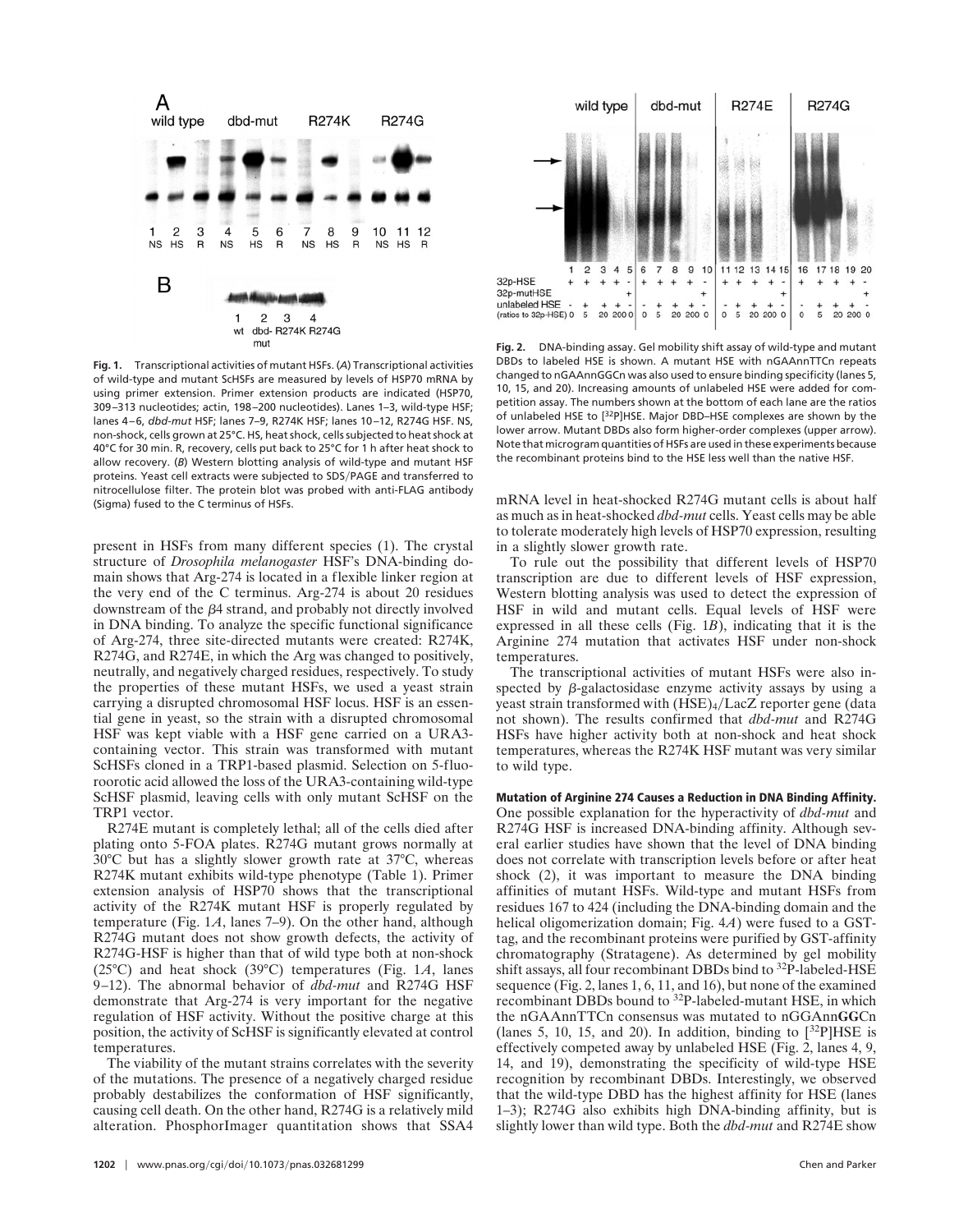

**Fig. 3.** Oligomerization state of wild-type and mutant HSFs. One microgram of recombinant wild-type and mutant DBDs was cross-linked by DSS and analyzed by Western blotting analysis. Wild-type DBD exited as an equilibrium of monomer, dimer, and trimer (lane 1). Mutant DBDs also formed hexamer (lanes 2, 3, and 4).

a significant decrease in HSE binding affinity. This result clearly demonstrates that the derepression observed by the mutant HSFs is not due to an increased DNA binding activity. Furthermore, from the structural information available on the *Drosophila* HSF and *Kluyveromyces lactis* HSF, R274 does not interact with the DNA directly (1, 25); therefore, the decreased DNAbinding affinity must result from secondary effects of R274 mutations.

In addition to the major DNA–protein complex, mutant DBDs and HSE also form higher molecular weight complexes (Fig. 2, lanes 6, 11, and 16, upper arrow). This high molecular weight complex is not seen in wild-type DBD–DNA complex. To examine the molecular interaction causing the higher molecular weight complex, wild-type and mutant DBDs were cross-linked in the absence of DNA and analyzed by SDS/PAGE. Western blotting analysis of cross-linking products of DBDs shows that wild-type DBD exists in an equilibrium of monomers, dimers, and trimers (Fig. 3, lane 1), whereas *dbd-mut* and R274E exist predominantly as trimers and hexamers (lanes 2 and 4, based on their apparent molecular weight). Monomer forms of these two DBDs are almost absent. The oligomerization state of R274G is in between, with all four forms present (lane 3). This result provides additional evidence that Arg-274 mutation causes the overall conformational changes of DBD and oligomerization domain, and this conformational change leads to a greater tendency to form high molecular weight oligomers. It is likely that mutation of the arginine perturbs the organization of oligomerization domain, increasing the tendency of HSF to form either high molecular weight oligomers or an alternate trimer conformation, perhaps reflecting an ''activated'' state.

**DNA-Binding Domains of Mutant ScHSFs Have Reduced Affinity to the Activation Domains.** Previous deletion studies of ScHSF have revealed the presence of certain functional domains (Fig. 4*A*; ref. 10), including a DNA-binding domain, a helical oligomerization domain, and three transcription activation domains, AI, AII, and AIII, whose activities are repressed at normal temperatures. It has been reported that DNA-binding domain may play an important regulatory role of repressing transcriptional activation in addition to its obvious role in mediating DNA binding (16, 22). Many mutations in DNA binding domain increase HSF's activity without enhancing the DNA binding properties. For example, a M232V mutation of ScHSF has a constitutively activating phenotype (16).

The hyperactivity exhibited by *dbd-mut* and R274G ScHSFs suggests that, under normal conditions, activation domains of



**Fig. 4.** Binding affinities between DNA-binding domain and activation domains correlate with HSF transcriptional activities. (*A*) Schematic diagram of domain organization of *S. cerevisiae* HSF. Amino acid endpoints for each region, as well as their proposed functions, are indicated. (AI, AII, and AIII represent three constitutive activation domains. DBD, DNA-binding domain; IRL, isoleusine repeat (oligomerization domain). This diagram is adapted from the work of Nieto-Sotelo *et al.* (10). (*B*) Coimmunoprecipitation of activation domains with wild-type and mutant DBDs. Recombinant wild-type and mutant DBDs were immobilized by anti-GST antibody-coupled protein G Sepharose. Recombinant activation domain I (AI), activation domain II (AII), and activation domain III (AIII) were labeled with  $[\gamma$ -<sup>32</sup>P]ATP and PKA catalytic subunit. 32P-labeled AI (lanes 1–5), AII (lanes 6–10), and AIII (lanes 11–15) were precipitated by immobilized DBDs. Equal amounts of anti-GST antibodycoupled protein G Sepharose without DBD were used as control to assess nonspecific interactions (lanes 1, 6, and 11). (*C*) Western blotting analysis of immobilized wild-type and mutant DBDs used in coimmunoprecipitation.

HSF are probably masked by the DNA-binding and oligomerization domains. In case of these two mutated ScHSFs, loss of the positively charged Arg causes the derepression of the activation domains. To study the physical interactions between activation domains and DNA-binding domain, we separately cloned the AI (residue 1–172), AII (residue 410–648), AIII (residue 589–833), and DNA-binding and oligomerization domains (DBD, residue 167–424) into different prokaryotic expression vectors, and examined the interactions between them by immunoprecipitation.

Wild-type and mutant DBDs were fused to GST-tag and purified as described before, and then immobilized by anti-GST antibody coupled to protein G Sepharose. AI, AII, and AIII were fused to CBP-tag, and the recombinant AI, AII, and AIII were purified through calmodulin-coupled chromatography. Purified activation domains were labeled *in vitro* with PKA and  $[\gamma^{32}P]$ ATP at a PKA target sequence within the CBP. The AI, AII, and AIII were incubated with immobilized wild-type and mutant DBDs, and the precipitated products were analyzed by SDS/PAGE. Fig. 4*B* shows that HSF DBD binds to all three activation domains. The wild-type DBD showed the highest level of association with the activation domains compared with the mutant DBDs (Fig. 4*B*, lanes 2, 7, and 12). The binding properties of the mutant DBDs to the activation domains correspond well with their phenotypes and transcription activities. The DBD derived from the lethal mutant R274E demonstrated the lowest level of binding to all three activation domains, whereas R274G is only moderately less able to bind AII and AIII than is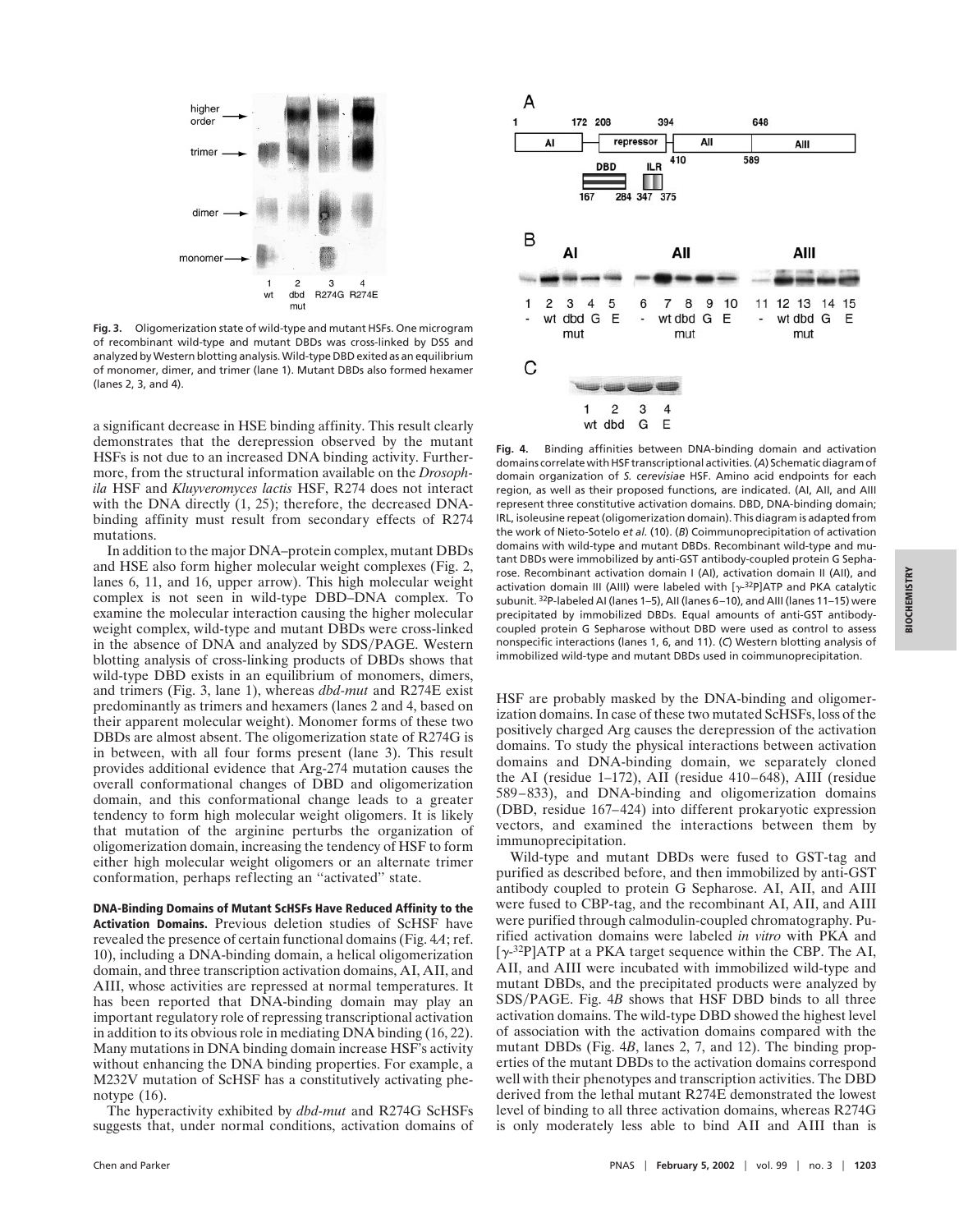

**Fig. 5.** Kinetics of wild-type and *dbd-mut* HSF activation. (*A*) Primer extension analysis of the activation kinetics of wild-type and *dbd-mut* HSFs. Cells were harvested after 0, 5, 15, 30, or 180 min of heat shock, and HSP70 mRNA levels were measured by primer extension. Actin mRNA was measured at the same time as internal control. *dbd-mut* HSF (lanes 6–10) is activated slower than wild type (lanes 1–5). (*B*) Kinetics plot of wild-type and *dbd-mut* HSFs activation. The units are arbitrary. The ratio of HSP70 mRNA transcription to actin mRNA transcription at 5 min of heat shock in wild-type cells was set to 1, and all of the other quantitative data (obtained from PhosphorImager plate) were normalized accordingly. The *x* axis is drawn logarithmically. The transcriptional activities of *dbd-mut* HSF after 30 min of heat shock were not shown, because progressive cell death caused inaccurate measurement.

wild-type DBD. Fig. 4*C* shows that the same amounts of DBDs were used in these experiments. These coimmunoprecipitation results confirm the idea that DBD interacts with the activation domains, and these interactions may be important for the repression of HSF activity at non-shock temperatures.

Considering the fact that three Arg-274 mutations lowered the binding affinities for all three activation domains, this residue may be important for maintaining the overall structure of the DBD and oligomerization domain, but probably does not mediate specific interactions between the DBD and the activation domains. Circular dichroism studies of DBD show that Arg-274 is within a flexible linker region without any ordered secondary structure (26). It has been suggested that this linker region might be important to adjust the 3-fold symmetric HSF trimers to the 180° symmetry between inverted HSE repeats. So it is likely that loss of the positively charged Arg-274 causes some overall conformational changes of DBD and oligomerization domain, resulting in the decreased association with the activation domains.

**dbd-mut HSF Is Activated at a Slower Rate than Wild-Type HSF and May Be Analogous to Partially Activated HSF.** The kinetics of ScHSF activation suggest that *dbd-mut* ScHSF may already be in the active conformation mimicking activated ScHSF. Fig. 5 shows the transcription of SSA4 when wild-type and *dbd-mut* cells were heat shocked for 0 min, 5 min, 10 min, 15 min, 30 min, and 3 h, respectively. The induction of SSA4 transcription is very rapid in wild-type cells. The amount of SSA4 mRNA is greatly increased after 5 min of heat shock, and reaches peak level only after 15 min of heat shock. Beyond 15 min, SSA4 transcription is maintained at a stable level (Fig. 5*A*, lanes 1–4). Long periods of heat shock (3 h, lane 5) decrease SSA4 transcription, probably because expression of HSP70 negatively regulates HS response (27). In contrast, 5 min of heat shock did not induce further activation of *dbd-mut* HSF at all (lane 7). mRNA level of SSA4 remains unchanged. This observation suggests that *dbd-mut* mimics an activated HSF, so short-term heat shock will not further increase its transcriptional activity. Longer periods of heat shock  $(15 \text{ and } 30 \text{ min})$ , lanes  $8 \text{ and } 9$ ) probably thermally destabilize the structure of *dbd-mut* HSF, causing further exposure of activation domains, and in turn the further activation of mutant HSF. Three hours of heat shock cause massive death of mutant cells, which can be observed from the obviously decreased transcription of actin (lane 10). The kinetics of transcriptional activation were further examined by PhosphorImaging, and the results were plotted in Fig. 5*B*. The ratios of SSA4 transcription to actin are displayed as a function of time. Clearly, the wild type responds rapidly and peaks at 15 min. The *dbd-mut* does not show the initial increase in transcription; rather, a delayed stimulation is observed at 10 min.

## **Discussion**

The activation domains of ScHSF are repressed in non-stressed cells. It is known that sequences present in the DBD, oligomerization domain, and a short conserved element, CE2, are required to maintain repression (1). Within the DNA-binding domain of ScHSF, mutation of residue M232 to V results in constitutive activation at non-stress temperatures (16). In this report, we show that mutation of R274, located in a solventexposed position of the linker region between DNA-binding domain and oligomerization domain, leads to derepression at normal growth temperature. These conserved residues must play an important role in the maintenance of the inactive state of the transcription factor.

Although not directly involved in DNA binding, Arginine 274 is highly conserved and found in *K. lactis* HSF*, Schizosaccharomyces pombe* HSF*, Arabidopsis thaliana* HSF*, Drosophila* HSF*,* mouse  $HSF1/2$ , and human  $HSF1/2$  (1). Our results demonstrate that a conservative change of Arg-274 to lysine has little effect on ScHSF transcriptional activity. In contrast, a mutation that reverses that charge of R274 to glutamic acid results in lethality. These observations suggest that the positive charge at this position is important for normal activity of ScHSF. The DBDs from *dbd-mut* and R274G mutants showed reduced affinities for all three activation domains and tended to form higher order structures. Overall, these observations suggest that Arg-274 is critical for maintaining the inactive structure of ScHSF, and mutations in this residue result in significant conformational changes. The portion of the DBD where Arg-274 is located has no ordered secondary structure as determined by circular dichroism (26). Therefore, despite the fact that Arg-274 is a highly conserved residue, it may be in a flexible portion of ScHSF. The value of a flexible linker between the DBD and oligomerization domain may be to assist DNA binding. If ScHSF binds to DNA as a trimer, three DBDs would be rotated 120° relative to each another. The HSEs however, are palindromic repeats with 180°symmetry. The linker region perhaps maintains the correct positioning of the DBD and oligomerization domain, so that a trimer can fit into HSEs (28). Without a positive charge at residue 274, as seen with the mutants described in this paper, the correct positioning of DBD and oligomerization domain might be disturbed, and the mutants cannot bind to DNA with high affinity.

The structural integrity of the DBD and the oligomerization domain seems to be very important for their negative regulatory functions. Recent work from Hardy *et al.* (28) showed that